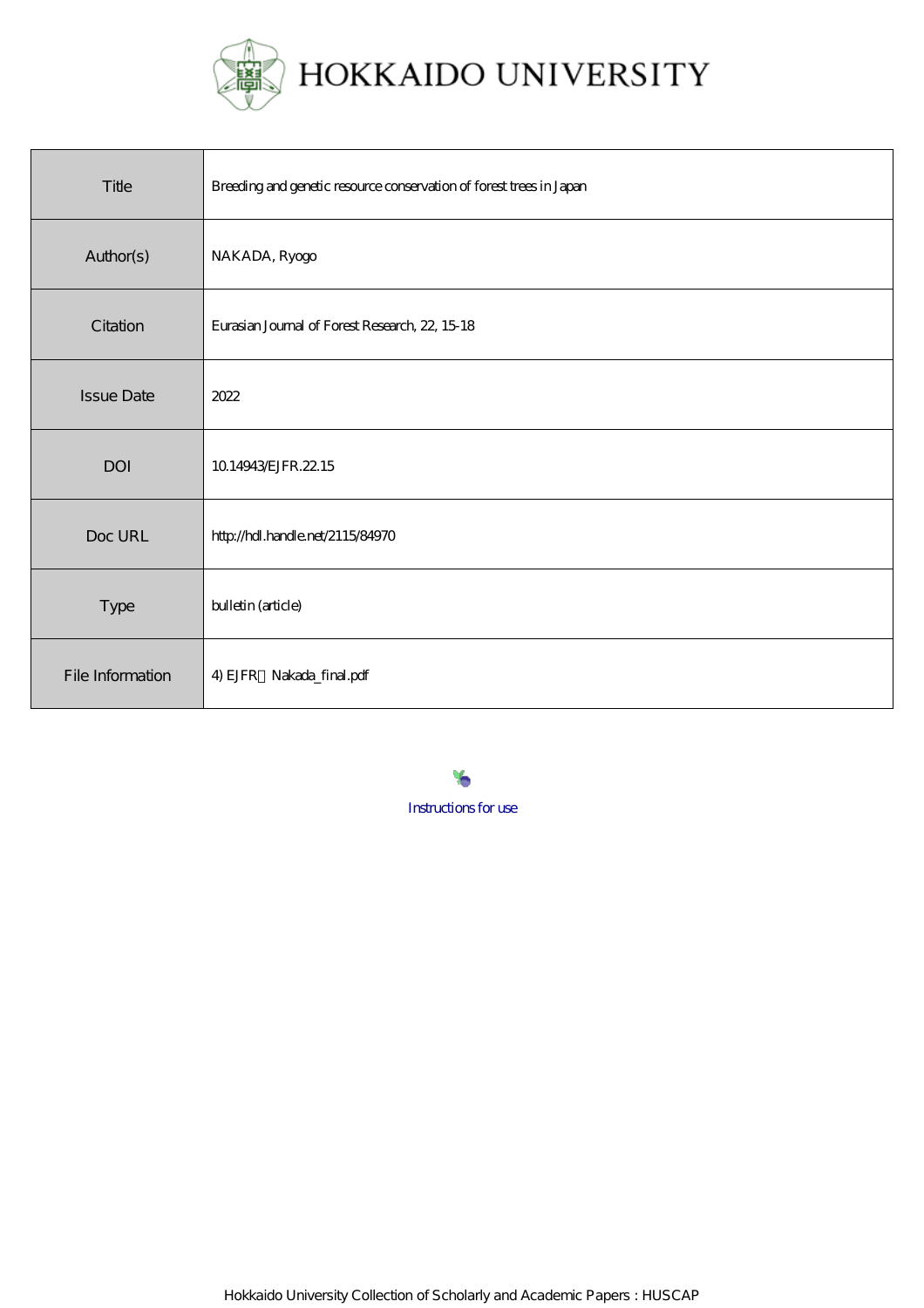# Breeding and genetic resource conservation of forest trees in Japan

NAKADA, Ryogo

Hokkaido Regional Breeding Office, Forest Tree Breeding Center, Forestry and Forest Products Research Institute, Ebetsu 069-0836, Japan

# Abstract

Forests are valuable resources and essential for both ecosystem and human life. The breeding and genetic resource conservation of forest trees are two important means to secure the sustainability and profitability of forestry and forest management. In this presentation, the author presents the current status of the breeding and genetic resource conservation in Japan, emphasizing some unique approaches in Japan to realize conservation and use of the forest tree genetic resources.

Key words: ex situ conservation, forest tree breeding, genetic resource conservation, in situ conservation, National Forest

# **Introduction**

The Forests and trees in the forests are valuable resources for both the ecosystem and human life. Two kinds of regeneration methods are common after harvesting from forests: natural regeneration and planting trees. In recent decades in Japan, plantation forestry has been the preferred means of securing the value of forests as resources. Forest owners require better seedling stocks for plantations on their land. Among various ways to obtain "better stocks," tree breeding is one of the most effective practices.

In Japan, the national government, in cooperation with prefectural (local) governments and other stakeholders, is responsible for forest tree breeding or the genetic improvement of forest trees. Forest Tree Breeding Center (FTBC) have been in charge of Japanese forest tree breeding. FTBC is a part of Forestry and Forest Product Research Institute (FFPRI), Forest Research and Management Organization (FRMO), which is a nationally owned institute (one of the National Research and Development Agencies). Another role of the FTBC is conserving Japanese forest trees' genetic resources, essential background for tree breeding.

This paper will review the breeding and genetic resource conservation of forest trees in Japan.

### Overview of Japanese forests and forestry

Japan is a small country consisting of four main and many small islands and having only 378 thousand  $km<sup>3</sup>$ of land with 125 million people. However, the climate is highly variable within the country. Forests cover twothirds of Japan, which is stretches over 3,000 km from north to south, from 45.5ºN to 20.4 ºN in latitude. The forest types in Japan include boreal, cool-temperate deciduous, warm temperate evergreen, and sub-tropical forests. Thanks to the high precipitation and relatively humid condition, Japan is rich in vegetation and is one of the biodiversity hotspots in the world (Conservation International 2021). The number of species in Japanese forest trees is estimated at approximately 1,500 (Forestry

Agency 2012). Traditionally, Japanese people used many species from native forests in various ways. Recently, however, most of the timber production is from plantations. The annual harvest and planted area in 2018 were 22 mil m<sup>3</sup> and 29,500 ha, respectively (Forestry Agency 2020a, b). Conifers cover 90% and 93% of the timber production and planted area, respectively.

# Forest tree breeding

As seen in the previous section, conifers are the main species for plantation forestry in Japan. Therefore, conifers are the main target species for forest tree breeding: sugi (Japanese cedar, Cryptomeria japonica), hinoki (Japanese cypress, Chamaecyparis obtusa), akamatsu (Japanese red pine, Pinus densiflora), kuromatsu (Japanese black pine, Pinus thunbergii), karamatsu (Japanese larch, Larix kaempferi), todomatsu (Sakhalin fir, Abies sachalinensis), and aka-ezomatsu (Sakhalin spruce, Picea glehnii). The first two are Cupressaceae and the others are Pinaceae, and all the species targeted in the forest tree breeding programme are native to Japan.

The national programme of forest tree breeding started in the 1950s. Among the seven targeted species, C. japonica, due to its importance, is the most advanced in the breeding programmes. Seed orchards with the second generation plus-trees have been established, and the third generation plus-trees have been selected. C. *japonica* is a very adaptive species and can grow in various conditions in almost all areas in Japan, excluding northern Hokkaido and southern Ryukyu and Bonin islands. Therefore, it is very suitable for Japanese forestry. As a result, C. japonica occupied 36% of all species in the annual planted area in 2018 (Forestry Agency 2020a, b). C. obtusa can grow in the southern half of Japan. This species grows slower than the other species but can produce better quality timber. L. kaempferi favours cooler climates and dryer conditions. Sixty-five percent of the annual planting was done in Hokkaido in 2018, although the species is not Hokkaido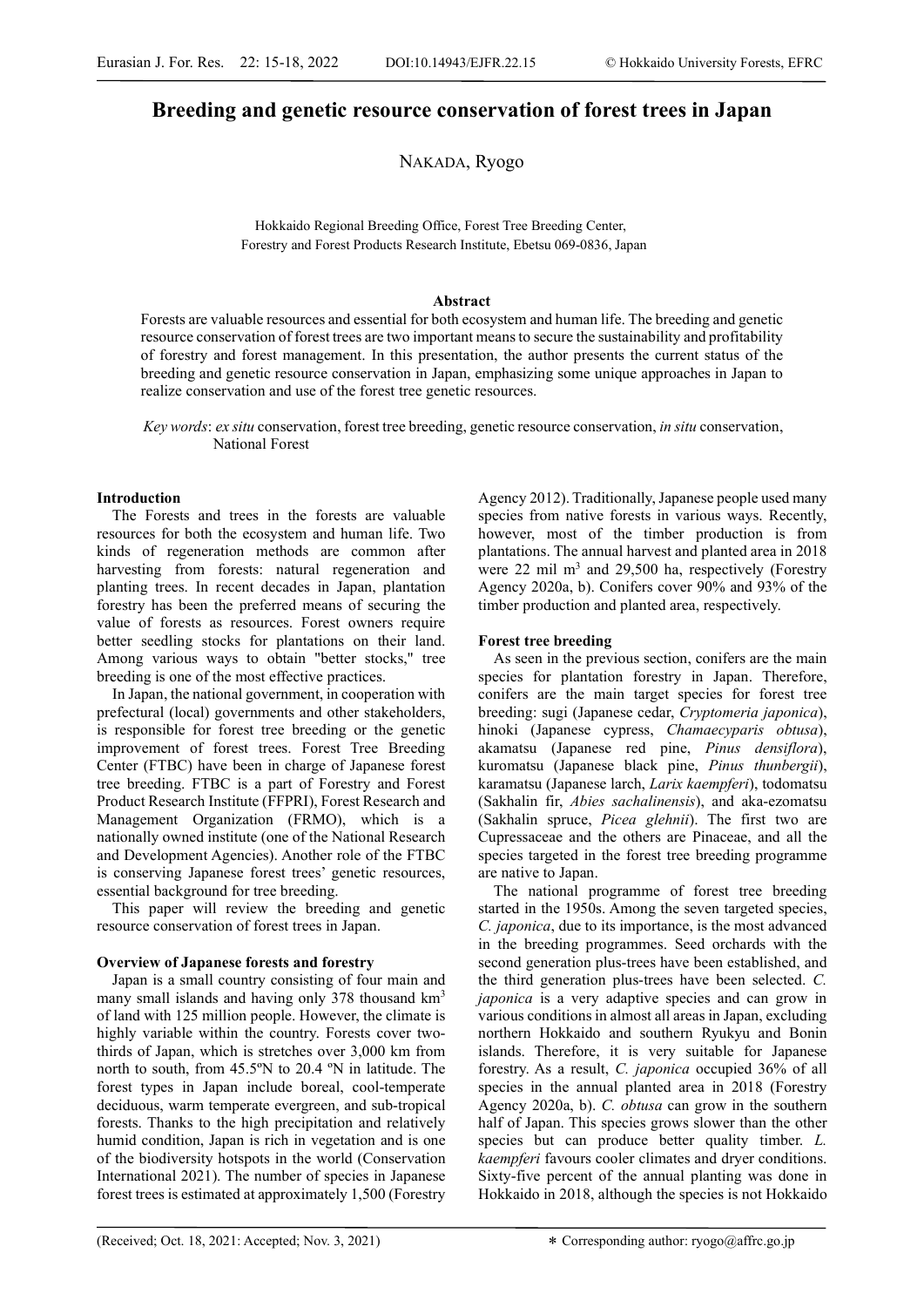native but from central Honshu Island. In Hokkaido, a L. kaempferi and L. gmelinii var. japonica (its origins are the Kuril and Sakhalin islands) hybrid has been found to have superior resistance to a kind of vole and growth and wood properties. A. sachalinensis and P. glehnii are Hokkaido native and used only in Hokkaido. P. densiflora and P. thunbergii were originally targeted for timber and pulp production; however, those forests have been infected with pine wilt disease for more than 50 years in almost all areas in Japan, excluding Hokkaido. As a result, recent efforts in breeding have focused on improving the resistance to the disease.

The climate varies in temperature and snowfall, so to minimize the interaction between genetics and the



Figure 1. The map of Japan representing the five breeding regions. The lines indicate the borders between prefectures.

environment, five breeding regions were established (Fig. 1) and each region is also divided into several breeding districts. The FTBC and four breeding offices look after five breeding regions, and additionally, five stations are working on area-specific issues.

### Genetic resource conservation of forest trees

Wood and paper products are now essential for human life. Timber production in the future will rely on resources planted today. Therefore, the role of forest tree breeding is enormous. To enhance the use of various species for forestry, conserving forest trees' genetic resources is an important task. Genetic resource conservation is also working to maintain biodiversity.

Genetic resource conservation of forest trees is managed in two ways, *in situ* and *ex situ*, the same as other plant species.

The National Forest of Japan has a scheme of "protected forests." This program is more than a hundred years old. Today, three kinds of forests are protected and maintained by the National Forest with the assistance of the FTBC (Table 1). The protected forests preserve habitat for wild plants and animals, maintain biodiversity, and conserve in situ genetic resources. National parks and other systems for protecting the natural environment and ecosystem also play a role in genetic resource conservation.

Table 2 shows the number of accessions in ex situ conservation organised and maintained by the FTBC. It includes clone banks for forest tree breeding. However, it excludes 2,500 ha progeny trials and 1,000 ha seed orchards, and scion gardens used to produce

Table 2. The number of accessions in the *ex situ* genetic resource conservation by the FTBC at the end of the 2019 fiscal year (FTBC 2020).

| Type        | Number of<br>Accessions |  |
|-------------|-------------------------|--|
| Living tree | 29,356                  |  |
| Seed        | 11,298                  |  |
| Pollen      | 4,059                   |  |
| <b>DNA</b>  | 432                     |  |

seedling/cutting stocks (trials and orchards are usually owned and managed by the National Forest or prefectures). Usually, ex situ conservation mainly

Table 1. Protected forests in the National Forest system used for *in situ* genetic resource conservation of the forest trees at the end of the 2019 fiscal year (FTBC 2020).

| <b>Type</b>                                     | Description                                                                                                                                | Number | Total area<br>(ha) |
|-------------------------------------------------|--------------------------------------------------------------------------------------------------------------------------------------------|--------|--------------------|
| Forest biosphere<br>reserve                     | To protect native ecosystems.<br>Very large area (>2000 ha). No<br>specific target species.                                                | 43     | 700,987            |
| <b>Biotic</b><br>community<br>protection forest | protect ecological<br>To<br>communities of locally unique<br>and important. Large area $($ >300<br>ha). No specific target species.        | 100    | 223,518            |
| Rare population<br>protection forest            | To<br>protect rare species<br><sub>or</sub><br>populations. Relatively<br>small<br>area. Each forest is designated<br>with target species. | 540    | 40,267             |

consists of clone banks, seed orchards, provenance trials, and progeny trials in many countries. However, ex situ conservation by the FTBC includes many species and genotypes other than species targeted in the breeding programme. This is a unique feature of the genetic resource conservation of forest trees in Japan. The FTBC maintains living genetic resources in clone banks on the campus (a part of the accessions propagated from seeds). The FTBC also has facilities for lowtemperature storage (–20ºC freezer or under liquid nitrogen) for seeds and pollen.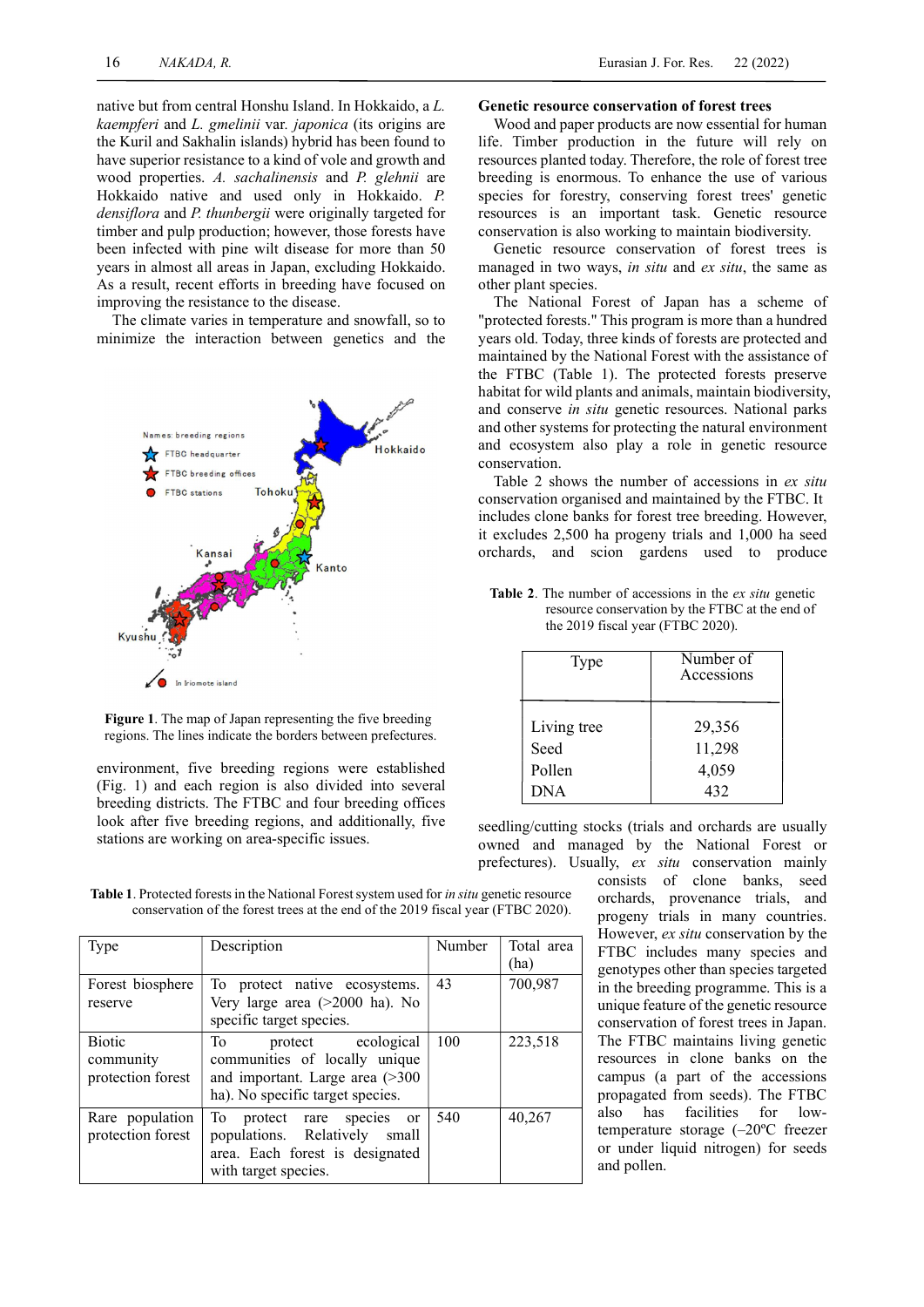

Figure 2. System of the genetic resource conservation of forest trees in Japan. Progeny trials and seed orchards are mainly for breeding rather than genetic resource conservation. Note that clones of superior trees in breeding programmes are not only come from in situ conservation but also from plantation forests and non-protected natural forests.

Researchers who want to investigate genetic resources can obtain accessions from the FTBC in the form of seeds, pollen, scions for grafting and cutting, and seedlings or rooted cuttings through a distribution programme.

Another unique feature of the Japanese ex situ genetic resource conservation is "forest tree superior gene conservation stand." These stands are plantations consisting of seedlings grown from seeds collected from superior stands before those superior stands were harvested. In the 1960s and 1970s, there was a strong demand for timber in Japan. During those days, many superior forests, natural and planted, were harvested to meet the demand. To preserve the genes of the superior forest stands, seeds expected to represent the superiority were collected from the stands and successor stands were established. The programme started in 1964, and at the end of the 2019 fiscal year, there were 234 stands, covering 931 ha in total.

Figure 2 summarises the system of genetic resource conservation of forest trees in Japan. We use several methods depending on the importance and rarity of each genetic resource. It also depends on the cost of conserving and accessing to the genetic resource. For example, think about a genetic resource in a protected forest 500 km away, one-day drive plus a ten-hour walk. When the clone of the genetic resource is growing on the campus at the FTBC, only 5-minute walk is necessary without any travel expenses. Therefore, we continue to collect genetic resources from all over Japan. However, clonal propagation and growing trees costs money, so it is not surprising the most clone banks consist of superior genotypes, such as plus trees, in the breeding programme. Some plus trees in the breeding programme were selected from protected forests for in situ genetic

resource conservation as well as those from plantation forests and non-protected natural forests. FTBC also works on establishing clone banks and collecting seeds of species, which are not focused in the breeding programme, from various natural forests including in situ conservation forests. These efforts enhance the accessibility to those genetic resources.

### Managing genetic resource conservation of forest tree

Figure 3 shows examples of clone bank in ex situ conservation. Establishing clone banks for forest trees is growing trees. We need to take care of trees. For example, at nursery and in the first several seasons after planting, we need to be careful with growth of root stock. It may happen that root stock grows better than grafted scion. Usually, row-plot design is taken for clone banks (Fig. 3). This design is better to maintain. We put a sign board at each row with the name and the other information of each clone. We make maps for the planting arrangement. We need to keep genetic resources in a long time, so that the managing cost becomes higher in clone banks.

Another way, in situ conservation requires usually lower cost. However, it is not "maintenance-free". Protected forests are protected from harvesting by human but may be suffered from succession in forest dynamics. Therefore, the conservation programme in Japan has "monitoring" scheme for the protected forest. The monitoring is managed as a part of protected forest project operated by the National Forest and is done usually once per five years.

Differed from the regular monitoring scheme run by the National Forest, many forest geneticists try to reveal the genetic diversities of various species at various locations. For such cases, the protected forests in the National Forest are used as materials along with the other